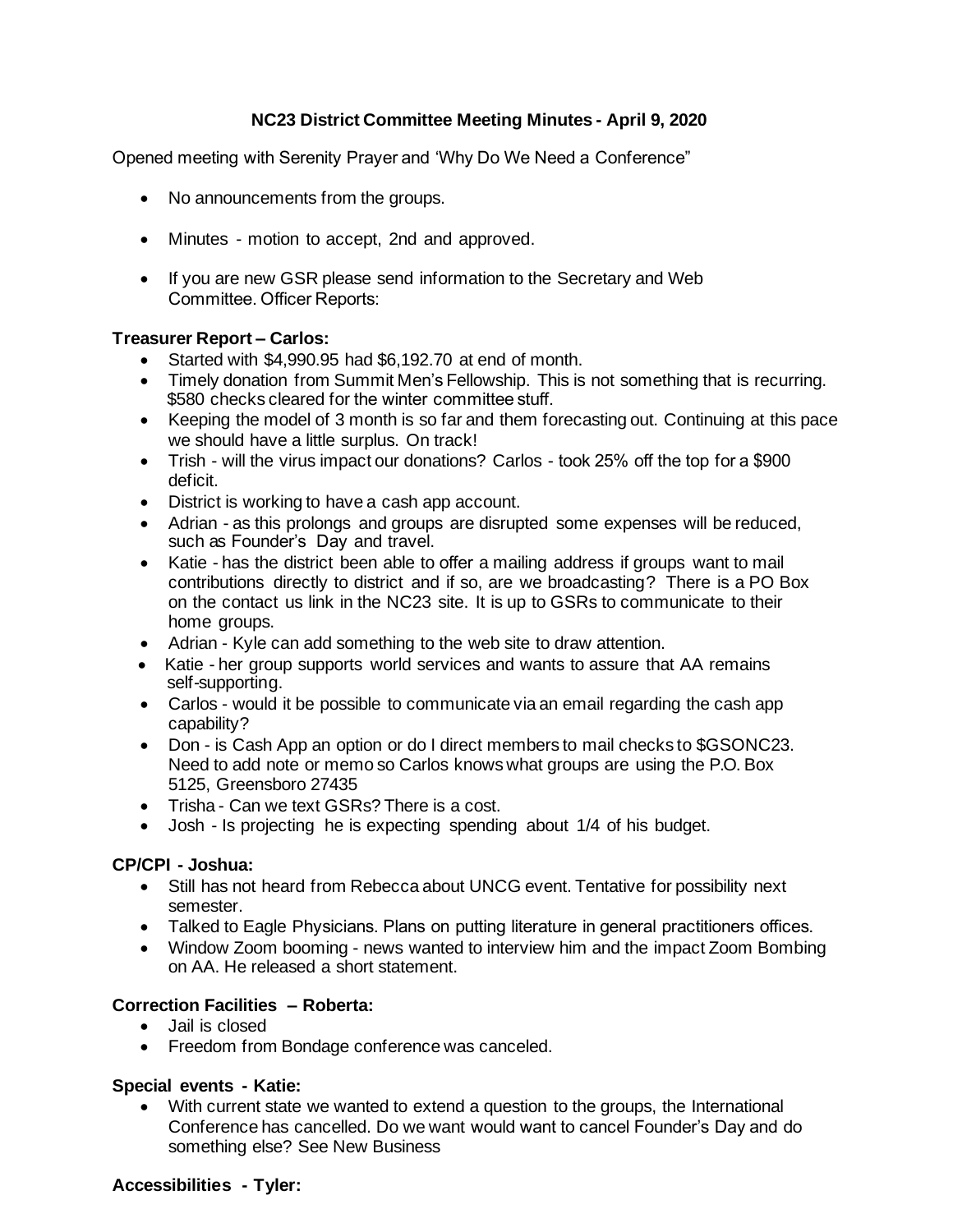- Hasn't heard from RHA NDCHASS
- Events needing interpreters were cancelled
- Need to help people to use Zoom meetings for people who are not tech savvy. Tyler is willing to help

## **Kyle Web & Tech - Kyle:**

- Uptick in volume because more people are using the Web site. Usual visits at approximately 2.2K, currently at approximately 3.3K
- They have updated the website with Zoom info. They use the template from an AA member from CA. Single button and single dial integration. Last week Zoom forced passwords - this has been pulled.
- Let Web Tech know if you are experiencing any issues with Zoom links.
- Ad-hoc procedures for new on-line meetings. The committee is working on this.
- Note: When using NC23.org-NEED TO REFRESH HOMEPAGE
- Special thanks to Sam, Mariah and Josh for all their help.

## **Grapevine – Henry:**

- New additions for 2020 came out.
- We haven't been able to hand out subscriptions.
- He will update groups when new editions come out.
- Adrian 2020 additions are currently free on-line.

## **Intergroup:**

• No report

# **AA2022:**

- No report
- •

# **LCMs - Mitch:**

- Committee meeting got cancelled.
- Assembly in May has yet to be cancelled yet.
- Has plenty of time to attend other meetings.

## **DCM - Adrian:**

- Thanks to Web-Tech committee for the job they are doing during the virus. Can sign up for emails at bottom of home page
- Service Nerds is back on Wednesdays at 6:15.
- General Service Conf is going to be held on line.
- International conference in Detroit is cancelled.
- Assembly is still scheduled for May, but there will be follow-up.
- November will be the election assembly.

## **New Business:**

- Cancellation of Founder days celebration?
	- o Carlos we should consider, but should we wait one more month?
	- $\circ$  Tyler is there a timeline for when we can get the reservation refunded for the shelter or do we need to cancel soon to get money back? Will we be penalized?
	- $\circ$  Katie: No reservation has been made. Committee looking at other locations.
	- $\circ$  Leisa realistically it would probably be good to cancel because June isn't realistic.
	- o Trisha our (NC) COVID-19 height will be Mid-May. Making June 13 close to